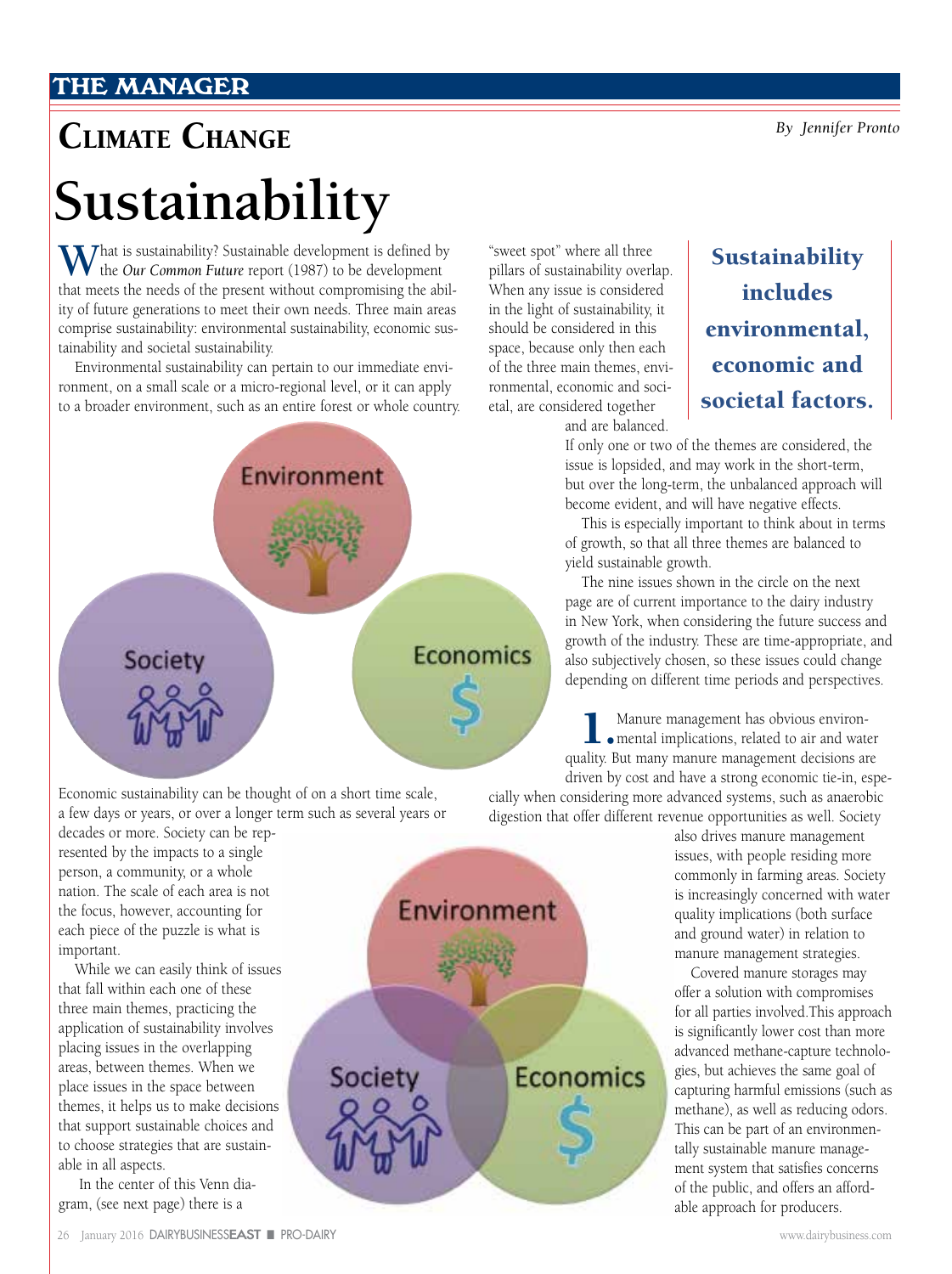#### **THE MANAGER**



2. Climate change is a current social issue with many adverse environmental consequences predicted. Agriculture has an impact on climate change, as many activities on-farm involve the release of three different greenhouse gases – carbon dioxide, methane or nitrous oxide. Improvements to production efficiency in the last 50 years have significantly decreased the quantity of these emissions, but opportunity exists to reduce them further. Society has expectations of agriculture to reduce its impact, but the question remains – Who should pay for these costly improvements? Farms that voluntarily take on emission reduction measures could be at a competitive economic disadvantage locally, nationally and globally.

This is an important issue to act on because of the many potentially negative implications for agriculture and society as a whole.

3.Renewable energy generated from agricultural sources is an area of opportunity that can have significant positive economic, environmental and social implications. Opportunities exist in the areas of farm-based wind and solar generation, as well as renewable energy generated from combined-heat and power (CHP) generation from anaerobic digester derived-methane gas. The farm can realize energy savings as well as revenue from the generation of renewable energy on-farm, and it aids society and the environment in reducing emissions by offsetting fossil fuel-based electricity use. A big question here is when will society be ready to pay reasonable cost for renewable energy in order to, in part, make these systems economically affordable for dairy farms to invest in?

Farm succession and farm transfer may seem like a minor issue, but when considering the long-term sustainability of a dairy farm business, if there is no entity to carry the business forward, it risks closure. The current median age of farmers in the United States is over 50 years old – initiating the question, will the next generation remain on the farm or is there a succession plan? Many issues are at play here, involving the attractiveness of a farming lifestyle, opportunities for obtaining a higher education and returning to the farm. These questions need to be considered to ensure there is a capable, passionate management to carry on the farm business. It's very important when exploring the sustainability of a farm business to look at the long-term plan to continue the business, which is very dependent upon the ownership/management structure.

5.Farm labor includes a more complex look at all employees on the farm. Who is working on your farm? Are they effective workers? How can you keep them effective or even improve their efficiency? The better your workers are, the more opportunity